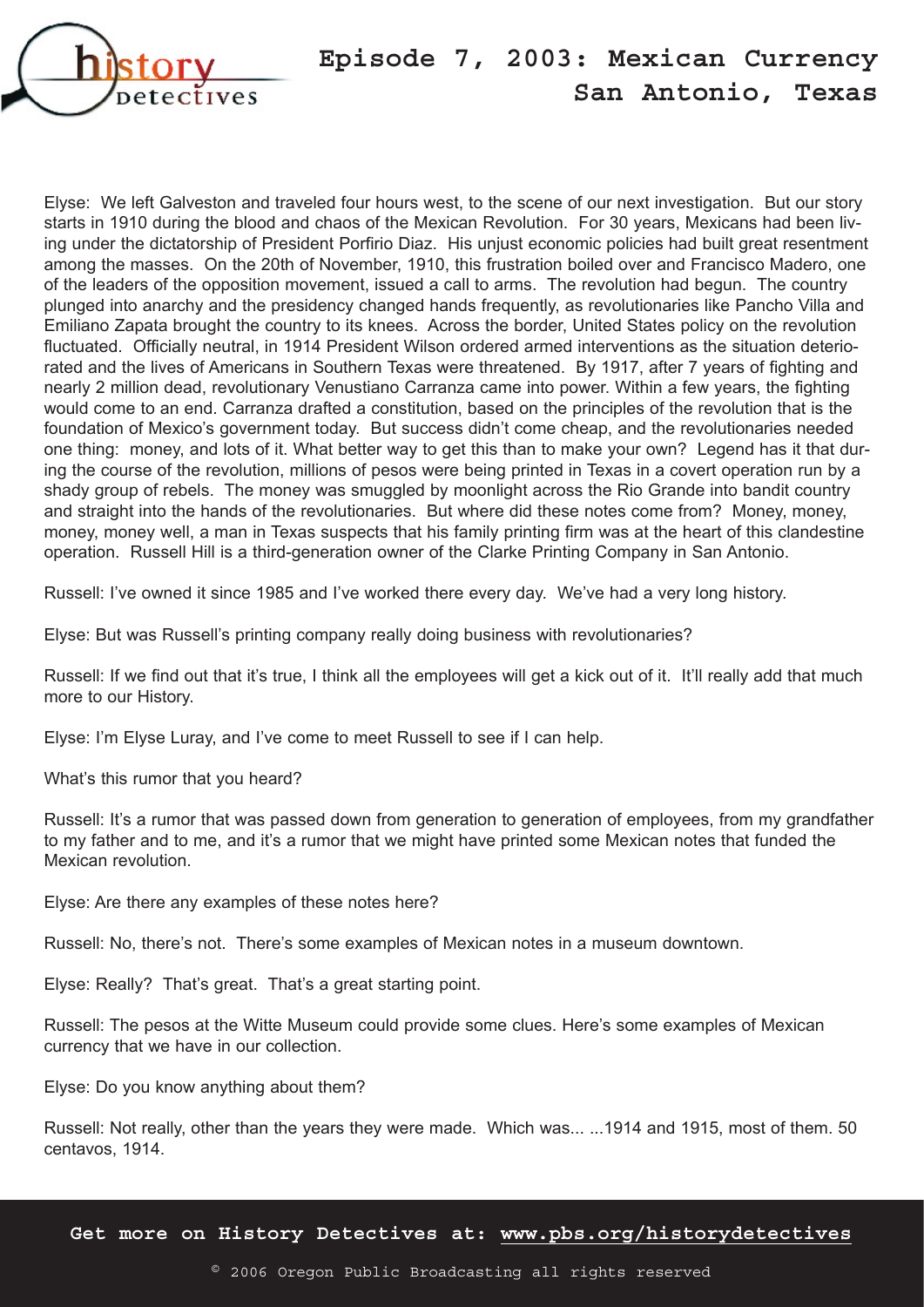

## **Episode 7, 2003: Mexican Currency San Antonio, Texas**

Elyse: Oh, they're beautiful. There's so much detail. I can't believe it. There are three notes. The first is this green 50 centavos. 10 peso, the state of Chihuahua. Look at that lithography. 1915. The second is a 10 peso note. Wow, that's nice, too. From an artistic point of view, they're just wonderful. Let's see another one. And the third is a brown 20 peso note. So what would you like to know?

Russell: I would like to know whether my company, Maverick Clarke Lithographing, at the time produced these beautiful notes. That would be such a part of history to us, and even though it might be a little on the questionable side of history, the support of the revolutionaries, it'd still be fun.

Elyse: Much is known about the chaos and bloodshed of the rebellion, but there's one story that hasn't been told. A lot of the fighting on the revolutionary side was financed by people printing their own pesos. The first thing I need to do is find out more about these notes. They certainly look like genuine pesos, but they don't look like Federal Government Issue. If they were, then they would say, "Republic of Mexico," somewhere on them. Instead, these notes say, "The State of Chihuahua." They also contain images of Francisco Madero and Abraham Gonzales. Who are these guys? Francisco Madero began the revolution, but was assassinated in January, 1914. He's still known today as a hero of the revolution. Abraham Gonzales was governor of Chihuahua, the most pro-revolutionary state in Mexico. It was also the home to legendary radical, Pancho Villa. So it looks like Madero and Gonzales are on these notes as a form of tribute to their Revolutionary War effort. Rather than counterfeiting official Mexican notes, the revolutionaries created their own currency. Not only did this provide the rebels with a constant stream of cash, having your own currency was a status symbol. But could any of these notes have been printed in San Antonio, Texas? Dr. Hilberto Henahoza is a local historian here in San Antonio. If anyone can tell me what was going on here during the revolution, he can. What was San Antonio like in 1910?

Hilberto: Well, there were revolutionaries all over the place from various factions in Mexico here in San Antonio.

Elyse: There were?

Hilberto: Yes. They were printing their propaganda. They were looking for contributions. They needed more money in order to start the revolution. The most important one, of course, was Francisco Madero. He had the money already. He had links. To people who had money. He could begin the revolution. He planned it from here. He got the equipment here, that is, the guns and supplies. He took them to the border, and as planned, on the 20th of November, he launched the Mexican revolution.

Elyse: That's fantastic. This place was crawling with revolutionaries, and top of the list was Madero, the guy on our notes. But why did they come here?

Hilberto: His initial launch is actually unsuccessful, but it opens a can of worms. Okay. And revolutionaries pop up everywhere in a short period of time.

Elyse: Besides Madero, who else was here in San Antonio?

Hilberto: They all had agents here in San Antonio. Carranza had agents. Pancho Villa had agents. Obregon had agents. They all had agents here in San Antonio.

Elyse: You know, it sounds kind of chaotic to me. It also sounds kind of shady to me. It has been described by some historians as "A city of shadows," because there was intrigue. There were agents here buying weapons. They had to look out for the interests of the U.S. government representatives or agents. They had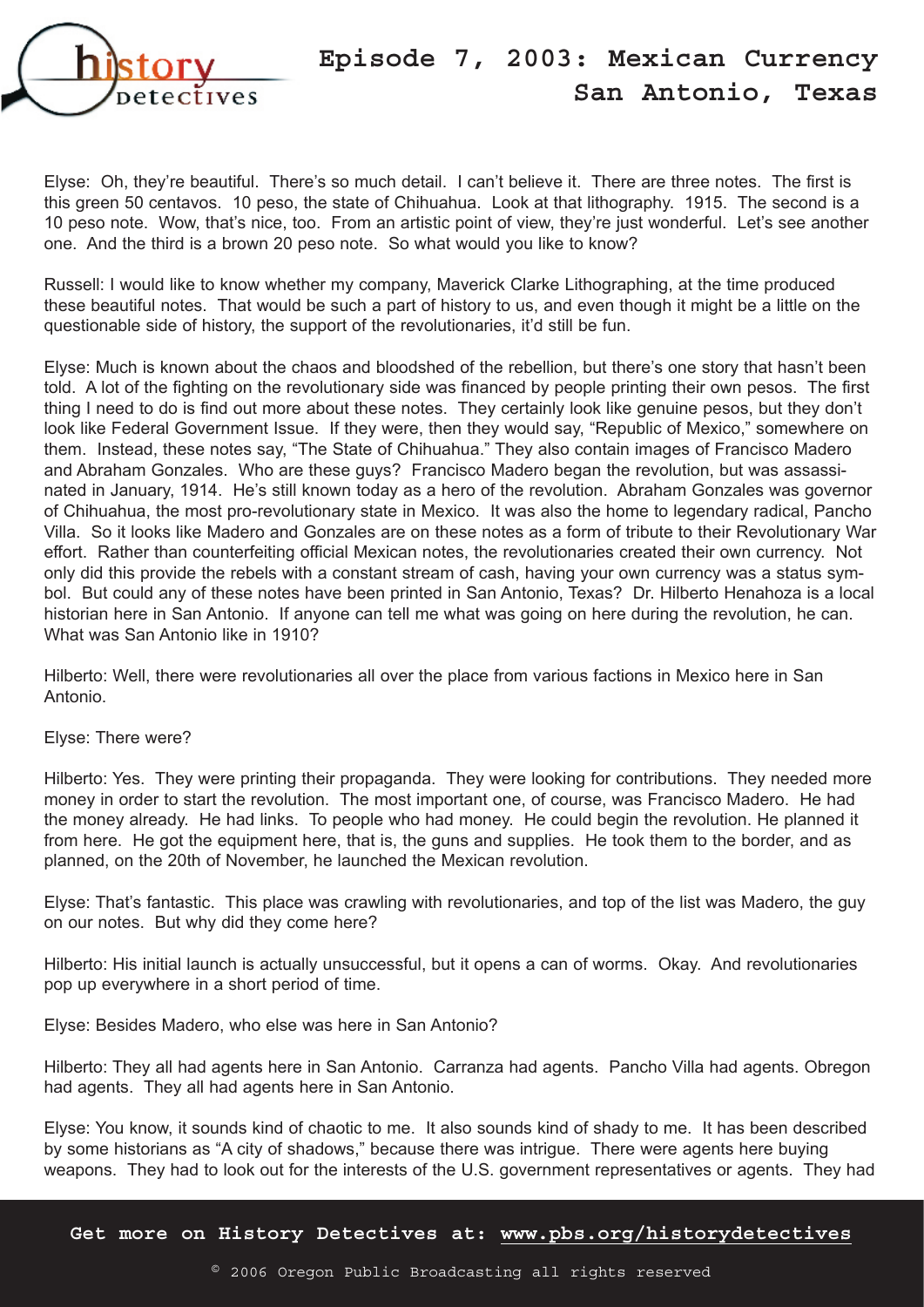

to look out for other revolutionaries and so on. So it may look like that. So could any of the revolutionaries have been printing money here in San Antonio?

Hilberto: It may have been. I've never heard of it, but it's not completely unlikely. Since San Antonio was supplying so many other things, they may well have been supplying currency as well. Who knows?

Elyse: It's only circumstantial, but it does suggest that Russell's story could be true. But I need proof. Russell's company, Clarke Printing, started business as Maverick Clarke Litho Company in 1874, so they were certainly around during the Mexican revolution, between 1910 and 1920. But in the early 1940s, they relocated and lost all their early records. So I'm going to have to hunt for evidence elsewhere. First stop is the county sheriff's office. But there's nothing here about Maverick Clarke or the printing of revolutionary currency. San Antonio police department doesn't have any records pre-1950s. And despite a wealth of data, the local courthouse has turned up blank. There's nothing, nothing at all. Maybe Maverick Clarke kept their printing job for the revolutionaries a secret. It's a long shot, but my last hope is the local newspaper. There's some great ads here in the archives, but there's nothing about currency. But here's something. It's a may, 1914, article in the 'San Antonio Express.'

"New money made here on its way to huerta's foes. Currency aggregating 5 million added to Carranza's circulating medium done with all secrecy."

Venustiano Carranza was one of the leaders of the revolution. This article is saying 5 million pesos worth of his currency was being made here in San Antonio. This is great! It's the first evidence that any revolutionary money was being printed in San Antonio. What else is there?

"Adding 5 million to the volume of circulating medium, the Maverick Clarke Litho Company" –- I found it! – "yesterday completed the huge task of lithographing 1,652,500 pieces of currency ranging in the value of 50 cents to 50 pesos."

So if this newspaper is to be believed, Russell's story is true. Maverick Clarke really were printing money for the revolutionaries. "Contract for this work was signed by Delagarza." So they were printing notes, but were they our notes?

I need to find out more. Maybe the answer lies with this middleman, Delagarza. The University of Texas in Austin has a special Latin-American collection.

## Staff: Can I help you with something?

Elyse: Yeah, I'm looking for information on Lazaro Delagarza. I've discovered that they have an archive of correspondence belonging to Lazaro Delagarza. Okay, this says, "Miscellaneous general correspondence, 1914 to 1915." Okay, so this is from a bank in Texas saying that "We enclose our draft of \$1,620 U.S. Dollars to cover your shipment of constitutionalist currency." So this is great. So I know at least that he is involved in shipping some type of currency from Texas. Listen to this. It's a western union telegram from October 31, 1914, to Lagarza.

"We are writing you today regarding stock we have from your order for your notes. Maverick Clarke Litho Company, 1 p.m."

So here's the evidence in Delagarza's own words. The paper trail leads straight to Maverick Clarke. It was conducting legitimate business with the revolutionaries. But what about the three pesos from the museum?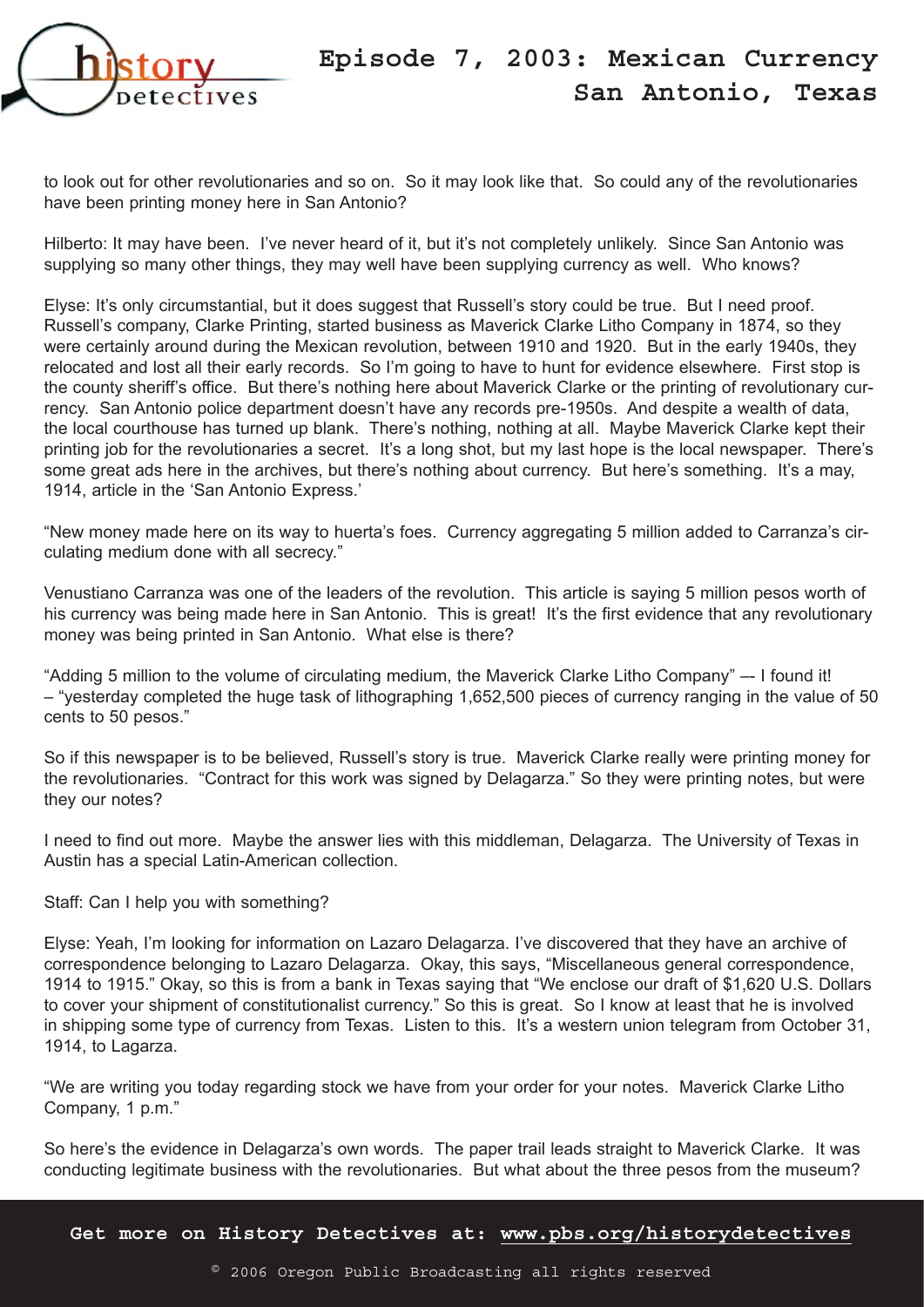

I still don't know if they were the kind of notes Maverick were printing. There is only one kind of expert that can help me, and that's someone who has the ability to know everything about a note just by looking at it. I've managed to track down one of the country's top numismatists, or currency experts, in Massachusetts. Gene Reed should be able to tell me exactly where these notes came from. Well, I have some money and I just want you to take a look at it. Now, have you seen any of these before?

Gene: Oh, all of them. They look real. These letters here were a way of keeping track of how many notes they had printed.

Elyse: So tell me about this note.

Gene: Well, it's a 50 centavos, definitely a first run, and the first run was for 5 million pesos. Carranza asked Villa for 1 million pesos and Villa had Carranza's seal put on them so Carranza would think that they were for him. So these notes were printed by Pancho Villa, who gave some of them to Carranza.

Elyse: I'm amazed that the notes were made for two of the most well-known revolutionaries.

Gene: But there's more. This is a genuine note printed in Texas by Maverick Clarke. Maverick Clarke printed the first run.

Elyse: Oh, Russell's gonna be so excited. Thank you so much. This is fantastic. By pure coincidence, one of the museum's notes, the 50 centavos, was actually printed by Maverick Clarke in 1914. Russell is in for a big surprise. Not only was his company printing Mexican revolutionary pesos, they were printing pesos for two of the revolution's key players, Carranza and Pancho Villa. And we've got one of those notes right here.

Russell, you asked me to find out if Maverick Clarke indeed did make currency for the Mexican revolution.

Russell: Yes, we did.

Elyse: The answer is, they did.

Russell: Oh, that is wonderful.

Elyse: Maverick Clarke printed Mexican pesos, first issue, for -- ready for this? -- Pancho Villa and Carranza.

Russell: Ha, you're kidding! I never dreamed that. That's really something. It's kind of a shock almost. I had no idea that we were involved at that level, at all. And for the two big names in the Mexican revolution. That's incredible. Well, I mean, I think it's really wild that it was the first issue of currency that Pancho Villa ever ordered came from your company. Blew me away. Oh, yeah. We probably didn't get paid for it, now that I think about it. [ Laughter ] All the employees are going to be surprised, too. They're going to love it, that we were maybe out there a little bit on the edge instead of just the old true-blue boring printing company.

Elyse: Now, you know the peso that you took me to see at the museum?

Russell: M-hm. That group of pesos?

Elyse: Well, one of those pesos was actually printed by your company.

Russell: That's great.